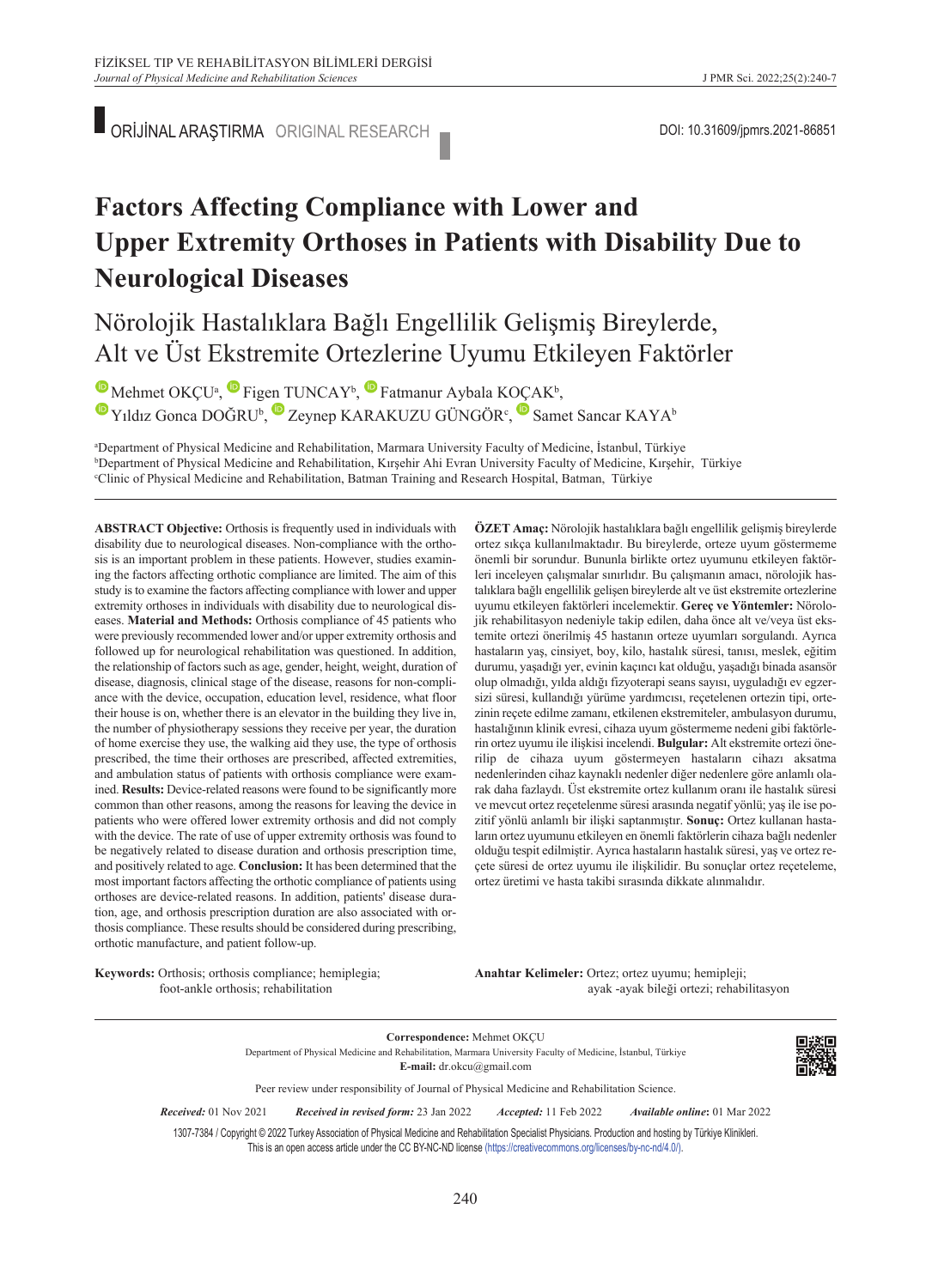According to the International Organization for Standardization, the orthoses are defined as "an externally applied device used to modify the structural and functional properties of the neuromuscular and skeletal system". Orthoses are often prescribed to restore physical function and improve patients' health. There are 3 groups of orthoses: spine, upper extremity and lower extremity. While spine orthoses are primarily used to support and immobilize the spine, limb orthoses can be applied in a wide variety of clinical conditions. They are often used to support, immobilize or treat weak, ineffective, deformed or injured muscles, joints or skeletal parts.<sup>1</sup> These devices can be used in neurological diseases such as multiple sclerosis, spinal cord injury, stroke and cerebral palsy, musculoskeletal diseases such as Duchenne muscular dystrophy and rheumatoid arthritis, as well as orthopeadic problems such as knee osteoarthritis and anterior cruciate ligament injury.<sup>2-8</sup>

Although orthoses have many positive effects, it is known that some users have some dissatisfaction with these devices. This may lead to a decrease in the frequency of use. In addition, orthosis non-compliance of patients who are prescribed inappropriate orthoses is a common problem in rehabilitation.<sup>9</sup> In the literature, orthosis non-compliance rates ranging from 8-60% have been reported.<sup>10</sup> Limb not fully inserted into the device, pressure sores, ability to climb stairs, walking problems with activities of daily living, difficulties in getting into a wheelchair, long wearing and removing time, impracticality, requiring too much energy to walk, feeling unsafe, worsening spasms, fractures, unsuitable environment and shoulder problems are some of the problems reported with orthosis use[.11-14](#page-7-0) Unsuitable orthoses may cause complications such as pressure sores, nerve damage, pain and deformity, as well as a decrease in the effectiveness of treatment, unnecessary expenditures on the patient and the country's economy.<sup>9,15</sup> In addition, compliance and adherence are the primary determinants of the effect of any treatment[.16](#page-7-0)

Failure to use the prescribed orthosis is common in clinical practice, and the number of studies examining factors associated with discontinuation of orthosis use is limited. This study aims to investigate the compliance of the individuals with disabilities due to neurological diseases with the prescribed orthosis and the factors related to the discontinuation of the orthosis.

## **MATERIAL AND METHODS**

This study was approved by the Clinical Research Ethics Committee of Kırşehir Ahi Evran University (date: July 2, 2020, no: 2020-9/76). The study was conducted in accordance with the principles of the Declaration of Helsinki. Between August 2020 and October 2020, 45 patients who were followed up in Kırşehir Ahi Evran University Faculty of Medicine, Physical Medicine and Rehabilitation Clinic for neurological rehabilitation and previously prescribed upper and lower extremity orthoses were evaluated. Patients with cancer, active infection were not included in the study. Consent to participate in the study was obtained from the patients and the parents of the pediatric patients.

The patients' age, gender, height, weight, duration of disease, occupation, education status (educational status of the primary caregiver for children), place of residence (city, district, village), the floor of the house, and whether there was an elevator in the building were noted. The number of physiotherapy sessions they received in a year and the duration of home exercise they applied were recorded. In addition, the walking aid (walking stick etc.), the type of orthosis prescribed, the time of prescription of the orthosis, the recommended daily usage time, the reason for not continuing the orthosis, the affected extremities, the pathological condition requiring the use of the orthosis, and the characteristics of the disease were questioned. The ambulation level of the patients was evaluated with the functional ambulation scale (FAS). Stroke patients were evaluated in 3 groups according to their etiology: hemiplegia due to ischemic and hemorrhagic cerebrovascular accident and hemiplegia due to traumatic brain injury. Hemiplegic hand, upper and lower extremity motor recovery were evaluated with Brunnstrom staging. The reasons of the patients who used the orthosis less than necessary or did not use it at all were divided into 4 groups as device-related reasons (the device is tight or heavy enough to cause discomfort, difficulty in using it, taking a lot of time), functional reasons (such as improvement in movement that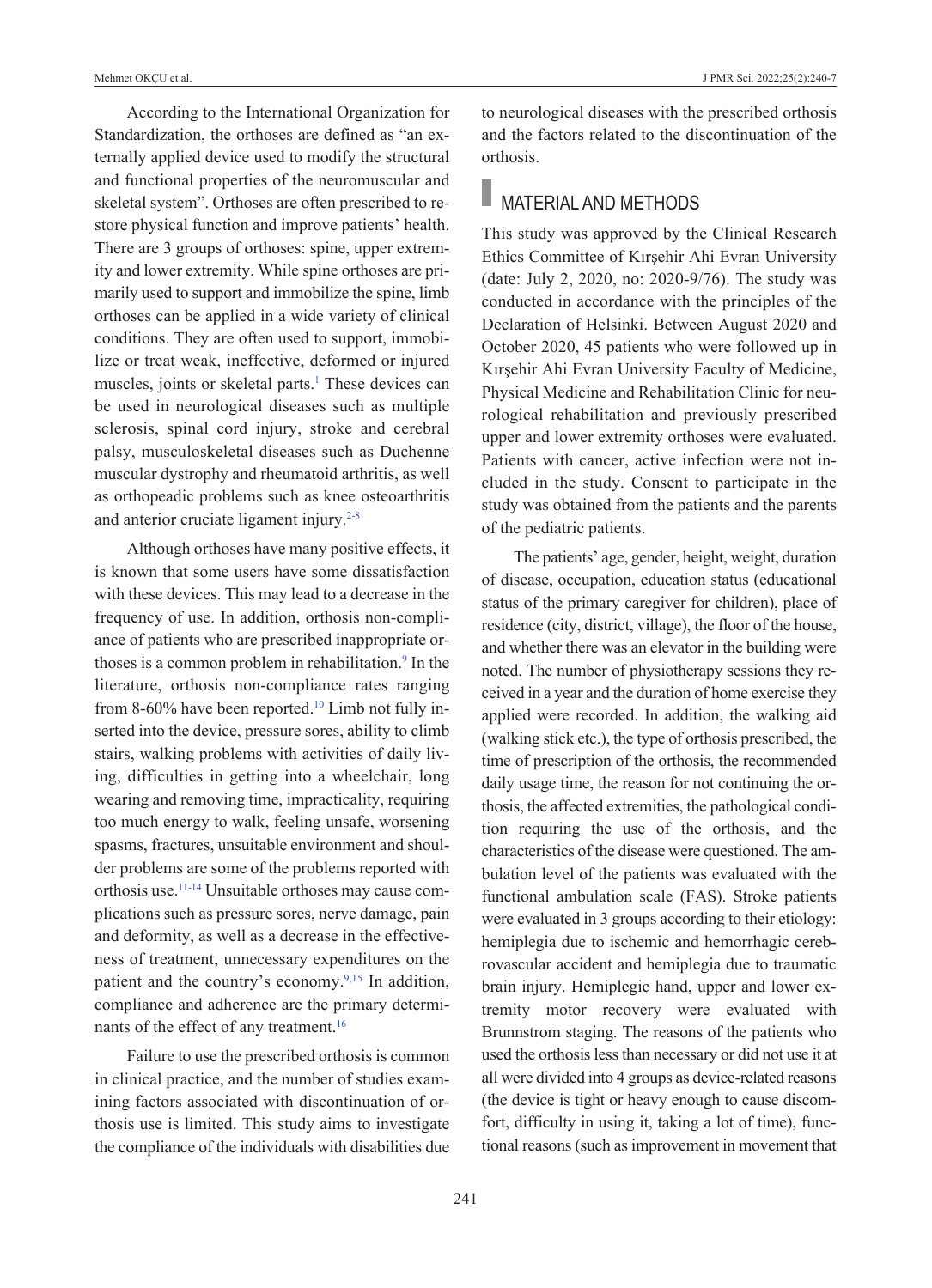does not requiring the device, making the device difficult to walk, low activity, not increasing the mobility as desired, causing unwanted movement, and deterioration of the movement in such a way that the device cannot be used), medical reasons (such as excessive spasticity, excessive contracture, pain, skin allergy, worsening of general condition), and aesthetic concerns[.15](#page-7-0)

The patients were asked about how many days a month they used the orthosis and how many hours they used the orthosis on average, and it was recorded. Orthosis usage rates (OUR) of the patients were determined by dividing the average wearing time of the patient by the recommended orthosis wearing time. With this ratio, it was aimed to compare patients with different device prescription times. The patients were divided into groups according to some sociodemographic and clinical characteristics and OUR were compared. A questionnaire consisting of 3 questions prepared by the authors was applied to the patients to question their attitudes towards orthosis.

#### STATISTICAL ANALYSIS

Statistical analyzes of the study were performed with SPSS version 21.0 software for Windows (IBM SPSS Statistics for Windows,Version 21.0. Armonk, NY: IBM Corp., USA). The normality assumption of the variables was tested with the Kolmogorov-Smirnov and Shapiro-Wilk tests. Explanatory statistics of the variables are given as mean±standard deviation, median (minimum-maximum) and frequencies (n, %). Univariate statistical analyzes of the study were performed using Mann-Whitney U, Kruskal-Wallis, chisquare tests. Relationships between variables were evaluated with Spearman's Rho coefficients. In all statistical analyzes, cases with a p value below 0.05 were interpreted as statistically significant.

### **RESULTS**

A total of 45 patients (16 men, 29 women) were included in the study. The mean age of the patients (n=35) for whom lower extremity orthosis was recommended was 51.68±20.67 years. The mean age of the patients (n=30) for whom upper extremity orthosis was recommended was 58.86±13.55 years. The number of patients using both lower extremity orthosis and upper extremity orthosis was 12. The mean rate of lower and upper extremity orthosis use (OUR) was found to be  $(0.64\pm0.42)$  and  $(0.63\pm0.44)$ , respectively; no significant difference was found (p>0.05). Lower extremity OUR or upper extremity OUR values were not associated with educational status, the floor of their house, whether there is an elevator in the place where they live, whether they live in a village, district or city, diagnosis-etiology, occupation, affected side (right, left), affected extremity (hemiplegia, paraplegia, tetraplegia), Brunstroom stages, FAS stage, type of orthosis or presence of walking aids.

Among those recommended lower extremity orthosis, 7 (20%) never used the device, 10 (29%) used it less than recommended, and 18 (51%) used it as recommended. Of those recommended upper extremity orthosis, 5 (17%) never used the device, 9 (30%) use it less than recommended, and 16 (53%) use it as recommended [\(Figure 1\)](#page-2-0). The reasons of patients who did not use lower extremity orthoses at all or used less than recommended were device+medical reasons in 1 patient, device-related reasons in 14 patients, functional reasons in 4 patients. In the upper extremity, functional reasons were determined in 6 patients, device-related reasons in 8 patients, and device+medical reasons in 3 patients. Device-related reasons were more common than functional and medical reasons among the reasons for non-compliance with the lower and upper extremity orthosis. This difference was statistically significant in the lower extremity, but not in the upper extremity. No patient was found who left the device for aesthetic-cosmetic reasons [\(Table 1,](#page-3-0) [Table 2\)](#page-4-0).



<span id="page-2-0"></span>FIGURE 1: Orthosis use status of patients who were recommended lower and upper extremity orthosis.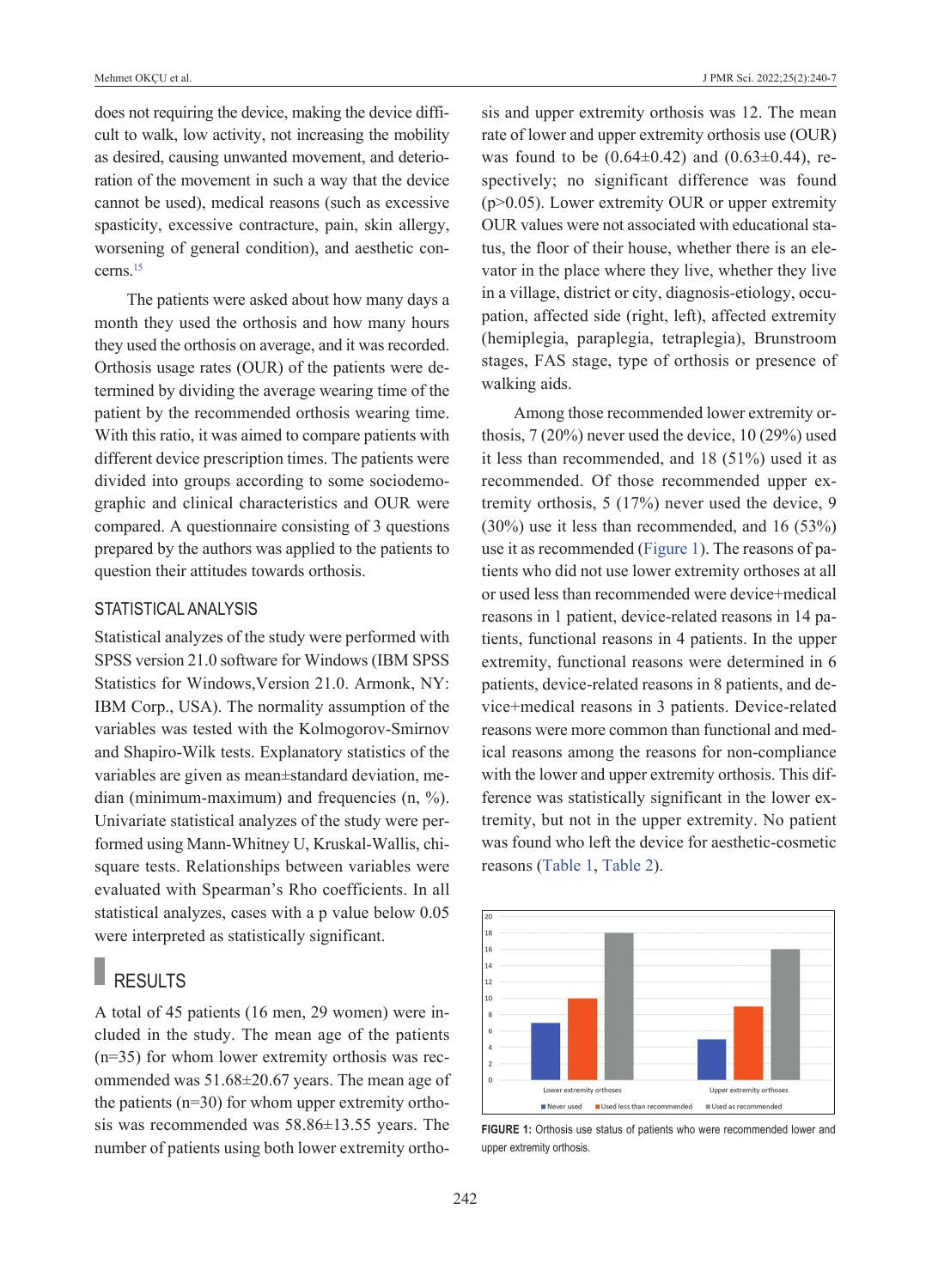<span id="page-3-0"></span>

| TABLE 1: The distribution of some sociodemographic and clinical factors in patients recommended lower extremity orthosis and<br>their effect on orthosis usage rate. |           |                     |                          |         |  |
|----------------------------------------------------------------------------------------------------------------------------------------------------------------------|-----------|---------------------|--------------------------|---------|--|
|                                                                                                                                                                      | n (%)     | Lower extremity OUR | Median (minimum-maximum) | p value |  |
| Gender                                                                                                                                                               |           |                     |                          |         |  |
| Male                                                                                                                                                                 | 12(34.3)  | $0.61 \pm 0.13$     | $0.87(0.0-1.0)$          | 0.786   |  |
| Female                                                                                                                                                               | 23 (65.7) | $0.66 \pm 0.08$     | $1.0(0.0-1.0)$           |         |  |
| <b>Educational status</b>                                                                                                                                            |           |                     |                          |         |  |
| Primary education                                                                                                                                                    | 19 (54.3) | $0.61 \pm 0.10$     | $0.80(0.0-1.0)$          | 0.891   |  |
| High school                                                                                                                                                          | 7(20.0)   | $0.67 + 0.17$       | $1.0(0.0-1.0)$           |         |  |
| University                                                                                                                                                           | 9(25.7)   | $0.68 + 0.14$       | $1.0(0.0-1.0)$           |         |  |
| What floor is the house                                                                                                                                              |           |                     |                          |         |  |
| $\pmb{0}$                                                                                                                                                            | 12(34.3)  | $0.81 \pm 0.09$     | $1.0(0.01-1.0)$          | 0.242   |  |
| $\mathbf{1}$                                                                                                                                                         | 4(11.4)   | $0.75 \pm 0.25$     | $1.0(0.0-1.0)$           |         |  |
| $\sqrt{2}$                                                                                                                                                           | 5(14.3)   | $0.67 + 0.18$       | $0.75(0.0-1.0)$          |         |  |
| $\mathfrak{Z}$                                                                                                                                                       | 11(31.4)  | $0.40 \pm 0.13$     | $0.18(0.0-1.0)$          |         |  |
| $\overline{4}$                                                                                                                                                       | 3(8.6)    | $0.66 \pm 0.33$     | $1.0(0.0-1.0)$           |         |  |
| Is there an elevator in the house                                                                                                                                    |           |                     |                          |         |  |
| Yes                                                                                                                                                                  | 12(34.3)  | $0.54 \pm 0.14$     | $0.75(0.0-1.0)$          | 0.222   |  |
| No                                                                                                                                                                   | 23 (65.7) | $0.70 + 0.08$       | $1.0(0.0-1.0)$           |         |  |
| Living place                                                                                                                                                         |           |                     |                          |         |  |
| Township                                                                                                                                                             | 7(20.0)   | $0.42 \pm 0.16$     | $0.5(0.0-1.0)$           | 0.331   |  |
| Village                                                                                                                                                              | 7(20.0)   | $0.75 \pm 0.14$     | $1.0(0.0-1.0)$           |         |  |
| City                                                                                                                                                                 | 21(60.0)  | $0.68 + 0.09$       | $1.0(0.0-1.0)$           |         |  |
| Diagnosis-etiology                                                                                                                                                   |           |                     |                          |         |  |
| Cerebral palsy                                                                                                                                                       | 5(14.3)   | $0.80 + 0.20$       | $1.0(0.0-1.0)$           | 0.238   |  |
| Ischemic stroke-hemiplegia                                                                                                                                           | 20(57.1)  | $0.50 + 0.11$       | $0.50(0.0-1.0)$          |         |  |
| Spinal cord injury                                                                                                                                                   | 5(14.3)   | $0.60 + 0.24$       | $1.0(0.0-1.0)$           |         |  |
| Job                                                                                                                                                                  |           |                     |                          |         |  |
| Not working                                                                                                                                                          | 4(11.4)   | $0.62 \pm 0.23$     | $0.75(0.0-1.0)$          | 0.783   |  |
| Retired                                                                                                                                                              | 9(25.7)   | $0.46 \pm 0.16$     | $0.18(0.0-1.0)$          |         |  |
| Housewife                                                                                                                                                            | 17(48.6)  | $0.68 + 0.10$       | $1.0(0.0-1.0)$           |         |  |
| Officer                                                                                                                                                              | 2(5.7)    | $0.81 \pm 0.18$     | $0.81(0.63-1.0)$         |         |  |
| Student                                                                                                                                                              | 3(8.6)    | $0.91 \pm 0.08$     | $1.0(0.75-1.0)$          |         |  |
| Side                                                                                                                                                                 |           |                     |                          |         |  |
| <b>Bilateral</b>                                                                                                                                                     | 10 (28.6) | $0.75 \pm 0.13$     | $1.0(0.0-1.0)$           | 0.186   |  |
| Right                                                                                                                                                                | 9(25.7)   | $0.42 + 0.15$       | $0.18(0.0-1.0)$          |         |  |
| Left                                                                                                                                                                 | 16 (45.7) | $0.70 + 0.09$       | $0.90(0.0-1.0)$          |         |  |
| Affected limb                                                                                                                                                        |           |                     |                          |         |  |
| Tetraplegia                                                                                                                                                          | 4(11.4)   | $0.63 \pm 0.23$     | $0.75(0.04-1.0)$         | 0.910   |  |
| Paraplegia                                                                                                                                                           | 9(25.7)   | $0.71 \pm 0.14$     | $1.0(0.0-1.0)$           |         |  |
| Hemiplegia                                                                                                                                                           | 22 (62.9) | $0.62 \pm 0.09$     | $0.87(0.0-1.0)$          |         |  |
| FAS Stage                                                                                                                                                            |           |                     |                          |         |  |
| 0                                                                                                                                                                    | 10(28.6)  | $0.80 + 0.10$       | $1.0(0.04-1.0)$          | 0.399   |  |
| $\mathbf{1}$                                                                                                                                                         | 3(8.6)    | $0.91 \pm 0.08$     | $1.0(0.75-1.0)$          |         |  |
| $\overline{2}$                                                                                                                                                       | 4(11.4)   | $0.62 \pm 0.23$     | $0.75(0.0-1.0)$          |         |  |
| 3                                                                                                                                                                    | 11(31.4)  | $0.52 + 0.15$       | $0.75(0.0-1.0)$          |         |  |
| 4                                                                                                                                                                    | 7(20.0)   | $0.51 \pm 0.16$     | $0.62(0.0-1.0)$          |         |  |
| Orthosis                                                                                                                                                             |           |                     |                          |         |  |
| <b>AFO</b>                                                                                                                                                           | 12(34.3)  | $0.64 \pm 0.12$     | $0.77(0.0-1.0)$          | 0.744   |  |
| AFO+inhibitor hand-wrist splint                                                                                                                                      | 17(48.6)  | $0.61 \pm 0.11$     | $1.0(0.0-1.0)$           |         |  |
| <b>KAFO</b>                                                                                                                                                          | 4(11.4)   | $0.87 + 0.12$       | $1.0(0.50-1.0)$          |         |  |
| KAFO+inhibitor hand-wrist splint                                                                                                                                     | 2(5.7)    | $0.52 \pm 0.47$     | $0.52(0.04-1.0)$         |         |  |
| Reason for non-compliance with orthosis                                                                                                                              |           |                     |                          |         |  |
| Device-related reasons                                                                                                                                               | 14 (40.0) | $0.40 \pm 0.09$     | $0.50(0.0-1.0)$          | 0.016   |  |
| Functional reasons                                                                                                                                                   | 4(11.4)   | $0.0 + 0.0$         | $0.0(0.0-0.0)$           |         |  |
| Walking aid                                                                                                                                                          |           |                     |                          |         |  |
| Walking stick                                                                                                                                                        | 6(17.1)   | $0.48 + 0.19$       | $0.46(0.0-1.0)$          | 0.149   |  |
| Tripod                                                                                                                                                               | 6(17.1)   | $0.33 \pm 0.21$     | $0.004$ (0.0-1.0)        |         |  |
| Walker                                                                                                                                                               | 2(5.7)    | $0.50 \pm 0.50$     | $0.50(0.0-1.0)$          |         |  |
| None                                                                                                                                                                 | 21(60.0)  | $0.79 \pm 0.06$     | $1.0(0.0-1.0)$           |         |  |

OUR: Orthosis usage rate; AFO: Ankle foot orthosis; KAFO: Knee ankle foot orthosis; FAS: Functional ambulation scale.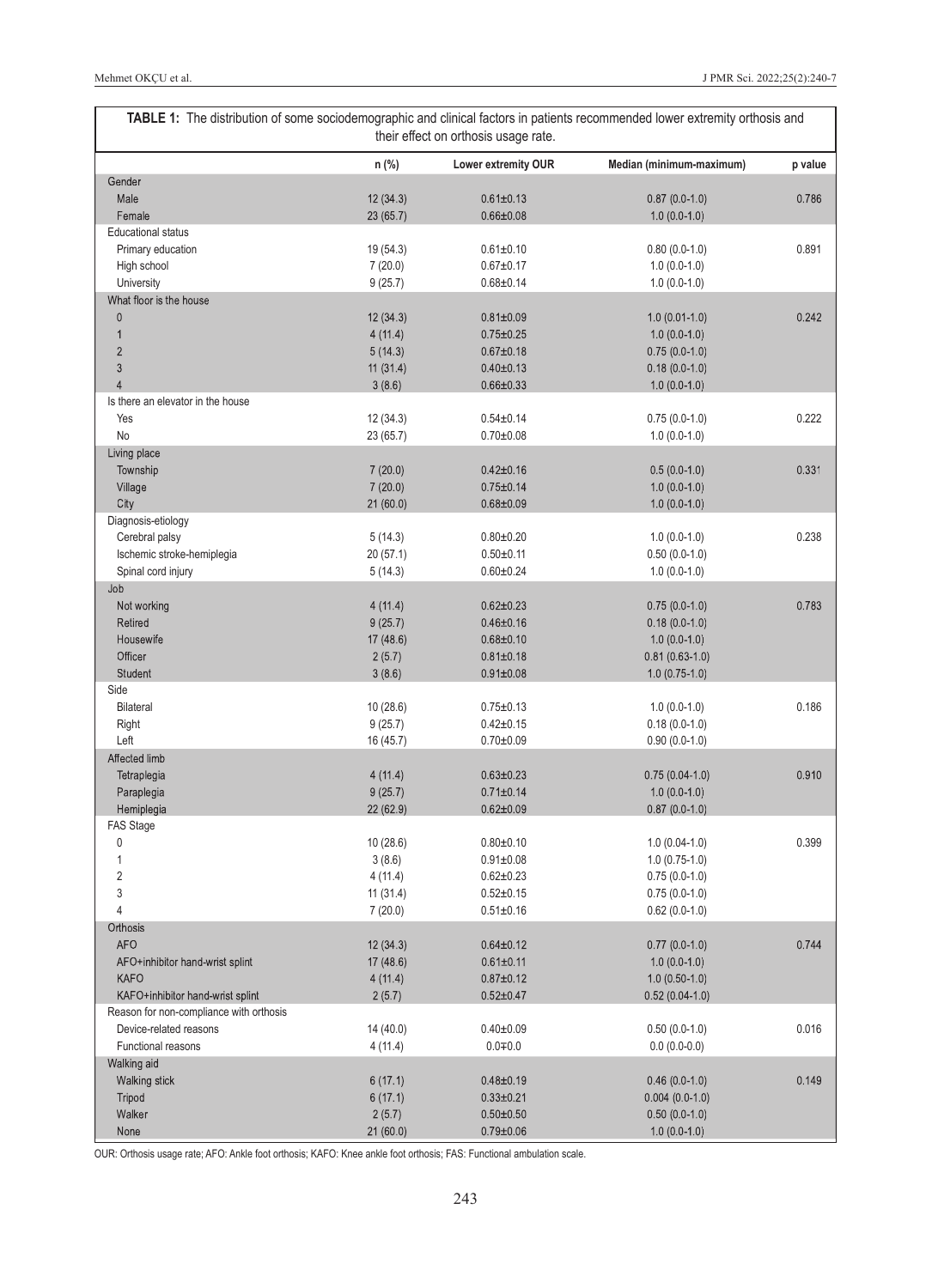<span id="page-4-0"></span>

| TABLE 2: The distribution of some sociodemographic and clinical factors in patients recommended upper extremity orthosis and<br>their effect on orthosis usage rate. |           |                            |                          |         |  |
|----------------------------------------------------------------------------------------------------------------------------------------------------------------------|-----------|----------------------------|--------------------------|---------|--|
|                                                                                                                                                                      | n (%)     | <b>Upper extremity OUR</b> | Median (minimum-maximum) | p value |  |
| Gender                                                                                                                                                               |           |                            |                          |         |  |
| Male                                                                                                                                                                 | 10(33.3)  | $0.59 \pm 0.15$            | $0.87(0.0-1.0)$          | 0.598   |  |
| Female                                                                                                                                                               | 20 (66.7) | $0.64 \pm 0.09$            | $1.0(0.0-1.0)$           |         |  |
| <b>Educational status</b>                                                                                                                                            |           |                            |                          |         |  |
| Primary education                                                                                                                                                    | 13(43.3)  | $0.50 + 0.12$              | $0.37(0.0-1.0)$          | 0.186   |  |
| High school                                                                                                                                                          | 7(23.3)   | $0.53 \pm 0.19$            | $0.75(0.0-1.0)$          |         |  |
| University                                                                                                                                                           | 8(26.7)   | $0.81 \pm 0.12$            | $1.0(0.04-1.0)$          |         |  |
| What floor is the house                                                                                                                                              |           |                            |                          |         |  |
| $\mathbf{0}$                                                                                                                                                         | 9(30.0)   | $0.61 \pm 0.15$            | $1.0(0.0-1.0)$           | 0.933   |  |
| $\mathbf{1}$                                                                                                                                                         | 5(16.7)   | $0.72 \pm 0.16$            | $1.0(0.027-1.0)$         |         |  |
| $\overline{2}$                                                                                                                                                       | 4(13.3)   | $0.68 \pm 0.23$            | $0.87(0.0-1.0)$          |         |  |
| 3                                                                                                                                                                    | 8(26.7)   | $0.62 \pm 0.16$            | $0.87(0.0-1.0)$          |         |  |
| $\overline{4}$                                                                                                                                                       | 4(13.3)   | $0.50 \pm 0.28$            | $0.5(0.0-1.0)$           |         |  |
| Living place                                                                                                                                                         |           |                            |                          |         |  |
| Township                                                                                                                                                             | 5(16.7)   | $0.80 + 0.19$              | $1.0(0.01-1.0)$          | 0.117   |  |
| Village                                                                                                                                                              | 5(16.7)   | $0.90 + 0.10$              | $1.0(0.50-1.0)$          |         |  |
| City                                                                                                                                                                 | 20 (66.7) | $0.52 + 0.10$              | $0.56(0.0-1.0)$          |         |  |
| Diagnosis-etiology                                                                                                                                                   |           |                            |                          |         |  |
| Ischemic stroke-hemiplegia                                                                                                                                           | 23(76.7)  | $0.67 \pm 0.08$            | $1.0(0.0-1.0)$           | 0.700   |  |
| Traumatic brain injury-hemiplegia                                                                                                                                    | 2(6.7)    | $0.50 \pm 0.50$            | $0.5(0.0-1.0)$           |         |  |
|                                                                                                                                                                      |           | $0.59 \pm 0.24$            |                          |         |  |
| Hemorrhagic stroke-hemiplegia<br>Job                                                                                                                                 | 4(13.3)   |                            | $0.68(0.0-1.0)$          |         |  |
| Retired                                                                                                                                                              |           |                            |                          |         |  |
|                                                                                                                                                                      | 9(30.0)   | $0.55 + 0.16$              | $0.75(0.0-1.0)$          | 0.505   |  |
| Housewife                                                                                                                                                            | 18 (60.0) | $0.66 \pm 0.10$            | $1.0(0.0-1.0)$           |         |  |
| Side                                                                                                                                                                 |           |                            |                          |         |  |
| <b>Bilateral</b>                                                                                                                                                     | 11(36.7)  | $0.50 \pm 0.14$            | $0.37(0.0-1.0)$          | 0.174   |  |
| Right                                                                                                                                                                | 18 (60.0) | $0.73 \pm 0.09$            | $1.0(0.0-1.0)$           |         |  |
| FAS Stage                                                                                                                                                            |           |                            |                          |         |  |
| $\pmb{0}$                                                                                                                                                            | 8(26.7)   | $0.73 + 0.13$              | $1.0(0.04-1.0)$          | 0.494   |  |
| 1                                                                                                                                                                    | 4(13.3)   | $0.93 + 0.06$              | $1.0(0.75-1.0)$          |         |  |
| $\overline{2}$                                                                                                                                                       | 2(6.7)    | $0.50 + 0.50$              | $0.5(0.0-1.0)$           |         |  |
| 3                                                                                                                                                                    | 8(26.7)   | $0.50 + 0.16$              | $0.50(0.0-1.0)$          |         |  |
| $\overline{4}$                                                                                                                                                       | 8(26.7)   | $0.52 \pm 0.17$            | $0.59(0.0-1.0)$          |         |  |
| Orthosis                                                                                                                                                             |           |                            |                          |         |  |
| AFO+inhibitor hand-wrist splint                                                                                                                                      | 17(56.7)  | $0.67 + 0.10$              | $1.0(0.0-1.0)$           | 0.914   |  |
| Inhibitor hand-wrist splint                                                                                                                                          | 10(33.3)  | $0.56 \pm 0.15$            | $0.68(0.0-1.0)$          |         |  |
| KAFO+inhibitor hand-wrist splint                                                                                                                                     | 2(6.7)    | $0.52 \pm 0.47$            | $0.52(0.04-1.0)$         |         |  |
| Walking aid                                                                                                                                                          |           |                            |                          |         |  |
| Walking stick                                                                                                                                                        | 5(16.7)   | $0.58 + 0.20$              | $0.75(0.0-1.0)$          | 0.253   |  |
| Tripod                                                                                                                                                               | 6(20.0)   | $0.37 + 0.20$              | $0.13(0.0-1.0)$          |         |  |
| None                                                                                                                                                                 | 19(63.3)  | $0.72 \pm 0.09$            | $1.0(0.0-1.0)$           |         |  |
| Reason for non-compliance with orthosis                                                                                                                              |           |                            |                          |         |  |
| Functional reasons                                                                                                                                                   | 6(20.0)   | $0.50 \pm 0.22$            | $0.50(0.0-1.0)$          | 0.778   |  |
| Device-related reasons                                                                                                                                               | 8(26.7)   | $0.31 \pm 0.11$            | $0.22(0.0-0.75)$         |         |  |
| Device-related reasons+medical reasons                                                                                                                               | 3(10.0)   | $0.13 \pm 0.11$            | $0.04(0.0-0.38)$         |         |  |
|                                                                                                                                                                      |           |                            |                          |         |  |

OUR: Orthosis usage rate; AFO: Ankle foot orthosis; KAFO: Knee ankle foot orthosis; FAS: Functional ambulation scale.

Upper extremity OUR was negatively and strongly correlated with disease duration ( $\rho$ =-0.444, p=0.014) and prescribing time of current orthosis  $(p=-0.586, p=0.001)$ . In addition, upper extremity OUR was positively and strongly correlated with age (ρ=0.484, p=0.007) [\(Table 3\)](#page-5-0).

A total of 6 patients think that orthoses are not necessary and do not increase functionality and quality of life. It was determined that 5 of these 6 patients (83%) never used their orthoses. The data regarding the answers given by the patients to the questions evaluating the patients' attitudes towards orthoses are summarized in [Table 4](#page-5-1) and [Table 5.](#page-5-2)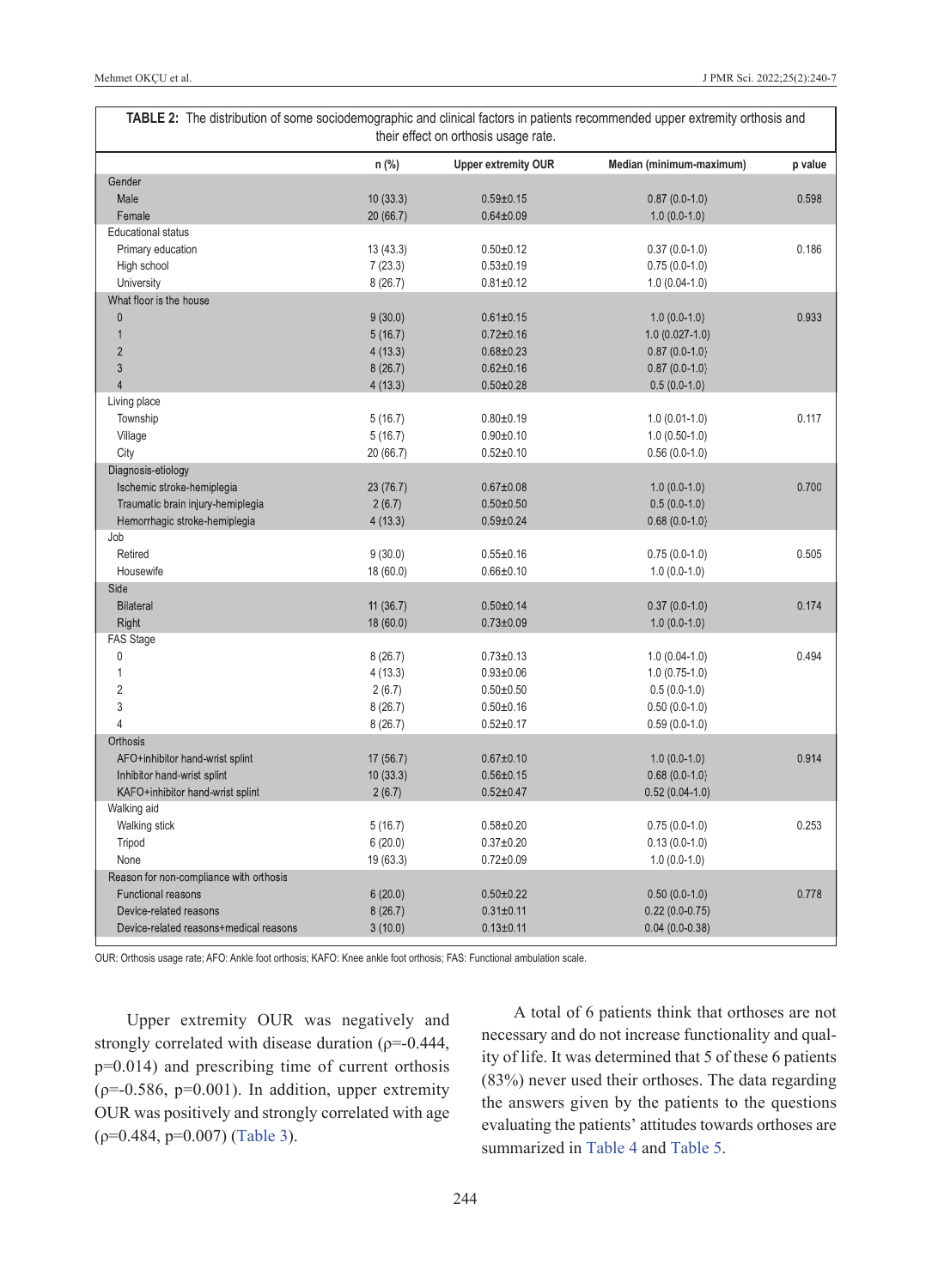| <b>TABLE 3:</b> Correlation of continuous variables with the orthosis use rate of lower and upper extremity. |                     |                            |  |  |
|--------------------------------------------------------------------------------------------------------------|---------------------|----------------------------|--|--|
|                                                                                                              | Lower extremity OUR | <b>Upper extremity OUR</b> |  |  |
| Age                                                                                                          | $-0.195$            | $0.484**$                  |  |  |
| Disease duration                                                                                             | $-0.146$            | $-0444*$                   |  |  |
| Current orthotic prescribing time                                                                            | $-0.301$            | $-0.586**$                 |  |  |
| Physical medicine and rehabilitation session per year                                                        | 0.245               | 0.284                      |  |  |
| Home exercise time (minute/day)                                                                              | 0.121               | 0.316                      |  |  |

\*p<0.005; \*\*p<0.01; OUR: Orthosis usage rates.

| <b>TABLE 4:</b> Opinions of participants who were recommended lower extremity orthosis about orthosis use. |                     |                |               |             |                    |
|------------------------------------------------------------------------------------------------------------|---------------------|----------------|---------------|-------------|--------------------|
| Questions                                                                                                  | I strongly disagree | I do not agree | I'm undecided | l agree     | Absolutely I agree |
| Do you think the use of orthoses is necessary?                                                             | $1(2.9\%)$          | $3(8.6\%)$     | $8(22.9\%)$   | $9(25.7\%)$ | 14 (40.0%)         |
| Do you think orthoses increase functionality?                                                              | $(2.9\%)$           | $3(8.6\%)$     | 10 (28.6%)    | 10 (28.6%)  | 11 (31.4%)         |
| Do you think orthoses improve quality of life?                                                             | $(2.9\%)$           | $3(8.6\%)$     | $9(25.7\%)$   | 12 (34.3%)  | 10(28.6%)          |

| <b>TABLE 5:</b> Opinions of participants who were recommended upper extremity orthosis about orthosis use. |                     |                |               |             |                    |
|------------------------------------------------------------------------------------------------------------|---------------------|----------------|---------------|-------------|--------------------|
| Questions                                                                                                  | I strongly disagree | l do not agree | I'm undecided | I agree     | Absolutely I agree |
| Do you think the use of orthoses is necessary?                                                             | $2(6.7\%)$          | $2(6.7\%)$     | 8(26.7%)      | $5(16.7\%)$ | 13 (43.3%)         |
| Do you think orthoses increase functionality?                                                              | $3(10.0\%)$         | $1(3.3\%)$     | 8(26.7%)      | $6(20.0\%)$ | 12 (40.0%)         |
| Do you think orthoses improve quality of life?                                                             | 2(6.7%)             | $2(6.7\%)$     | 8(26.7%)      | $6(20.0\%)$ | $12(40.0\%)$       |

# **DISCUSSION**

Although orthoses have many benefits, it is an important problem that a significant portion of patients stop using orthoses. This situation may reduce the effectiveness of treatment and cause economic loss[.10](#page-7-0) However, data on the factors affecting the discontinuation of orthosis use are insufficient. This study examined the factors affecting the discontinuation of individuals due to neurological diseases.

Among the reasons for patients to leave their orthoses, it was determined that device-related reasons (such as the device being tight, heavy enough to cause discomfort, difficulty in using, taking a long time to put on and take off), were more common than functional and medical reasons. In our study, no relationship was found between OUR and gender, educational status, which floor of the house, whether there is an elevator in the place where they live, whether they live in a village, district or city, diagnosis-etiology, occupation, affected side (right, left), affected extremity (hemiplegia, paraplegia, tetraplegia), Brunstroom <span id="page-5-2"></span><span id="page-5-1"></span><span id="page-5-0"></span>stage, FAS stage, type of orthosis, whether or not walking aid. According to these results, it may be concluded that the orthoses may be designed better, produced from lighter materials, and not to squeeze the patient's extremities at an uncomfortable level. It should also be manufactured to be easier to put on and take off. Although device-related reasons are more, it has been determined that there are patients who leave the orthosis for functional and medical reasons. Therefore, the physician following the patient could be better comprehensively evaluate the patient's rehabilitative needs, functional status, medical conditions such as spasticity, contracture, loss of strength and put the right indication. These should be taken into account in the prescribing process. In addition, the doctor should follow the patient closely and try to correct a problem with the patient or device.

Similar to the current study, Kültür and Suna, Swinnen et al., and Safaz et al., determined that the most important factor in device abandonment was device-related reasons.  $9,15,17$  Rahimi et al., in their study examining the brace compliance in idiopathic scolio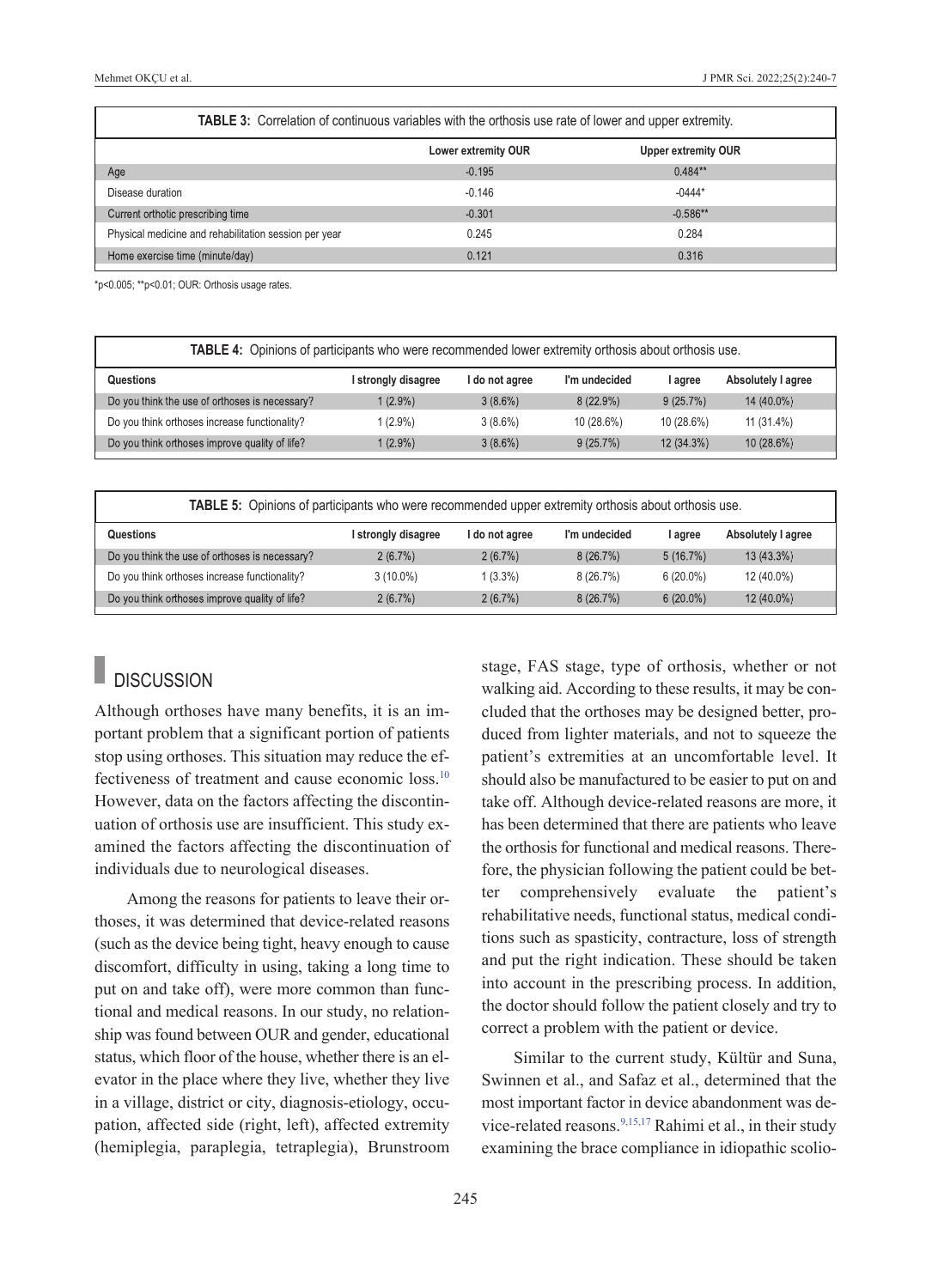sis, reported that the patient's age and psychological state, the type, structure, appearance and the wear pattern of the brace affect the compliance.<sup>18</sup> Dilek et al., in their study on 100 patients with cerebral palsy (CP), determined that the type of CP affects the duration of use of the gait ankle-foot orthosis (AFO), but not the duration of use of the night AFO. In addition, they found that the gross motor levels of individuals with CP were not effective during night and gait AFO use. They reported that the level of knowledge of parents about CP rehabilitation affects the duration of walking AFO use, but not the duration of using AFO at night.<sup>19</sup> In the current study, it was determined that the disease type or functional level did not affect orthosis compliance. This difference may be due to the use of different methodologies. In addition, we did not evaluate the rehabilitation knowledge levels of patients or caregivers in our study. This situation can be counted among the limitations of our study. However, one of the strengths of our study is that we examined the relationship between orthosisrelated attitudes of patients and orthosis compliance.

Onat et al., in their study of stroke patients, found that older patients used orthoses at a higher rate than younger patients, similar to the current study. They associated this with younger patients, having more functional gains than older patients and older patients, needing more braces.<sup>20</sup> In their study of patients using AFOs, McMonagle et al. concluded that healthcare professionals should ensure that patients understand the recommendations for the use of AFOs. In addition, they found that for the use of AFO, it is necessary to evaluate the psychological state of the patients.<sup>21</sup>

It was determined that as the disease duration and orthosis prescription duration increased, the rate of leaving the orthosis increased. Although patients may try to use their orthoses at first, they may stop using the orthosis for various reasons later on.

The importance of patient satisfaction and patient-centered quality of life assessments is increasing.19 Ghoseiri et al. evaluated user satisfaction with prosthetic and orthotic devices, and services in their clinic. The lowest satisfaction for device satisfaction was the appearance of the device and the highest satisfaction was the good fit of the device. For service satisfaction, the highest satisfaction was the appropriate level of courtesy and respect by the staff, and the lowest satisfaction was the coordination between the orthotic and prosthetic staff, and the therapists, doctors[.22](#page-7-0) There are tests such as Quebec User Evaluation of Satisfaction with Assistive Technology (QUEST 2.0), Client Satisfaction with Device Module of the Orthotics and Prosthetic Users' that evaluate orthosis and assistive device satisfaction.<sup>23,24</sup> However, there were no Turkish versions of such tests when the study was conducted. In our study, we asked 3 questions to evaluate the attitudes of patients about orthotic devices. It has been determined that a significant portion of the patients (83%) who think that orthoses are not necessary and do not increase functionality and quality of life, have never used their orthosis. Therefore, effective patient information and education may increase patients' compliance with the orthosis.

The lack of psychological evaluation in the current study is one of the limitations of the study. In addition, the small number of patients, the absence of long-term follow-ups and a control group, and the lack of spasticity and contracture evaluation can be counted as other limitations of this study. There was a possibility of recall bias in some of the answered questions. In addition, one of the important limitations of the study is that having participants with different diagnoses and different ambulation levels reduces the homogeneity of the study. Analyzing each diagnosis separately would be more appropriate in terms of results. However, we think that our study is important in terms of evaluating both lower and upper extremities together, evaluating patients with spinal cord injury, hemiplegia, CP together, and also considering many patient-related parameters together. We could not find a study in the literature that evaluated the factors affecting patient compliance with both lower and upper extremity orthoses.

### **CONCLUSION**

It has been determined that the most important factors affecting the orthotic compliance of patients using orthoses are device-related reasons. In addition, patients' attitudes towards orthosis, disease duration, age and orthosis prescription duration are also associated with orthosis compliance. These considera-